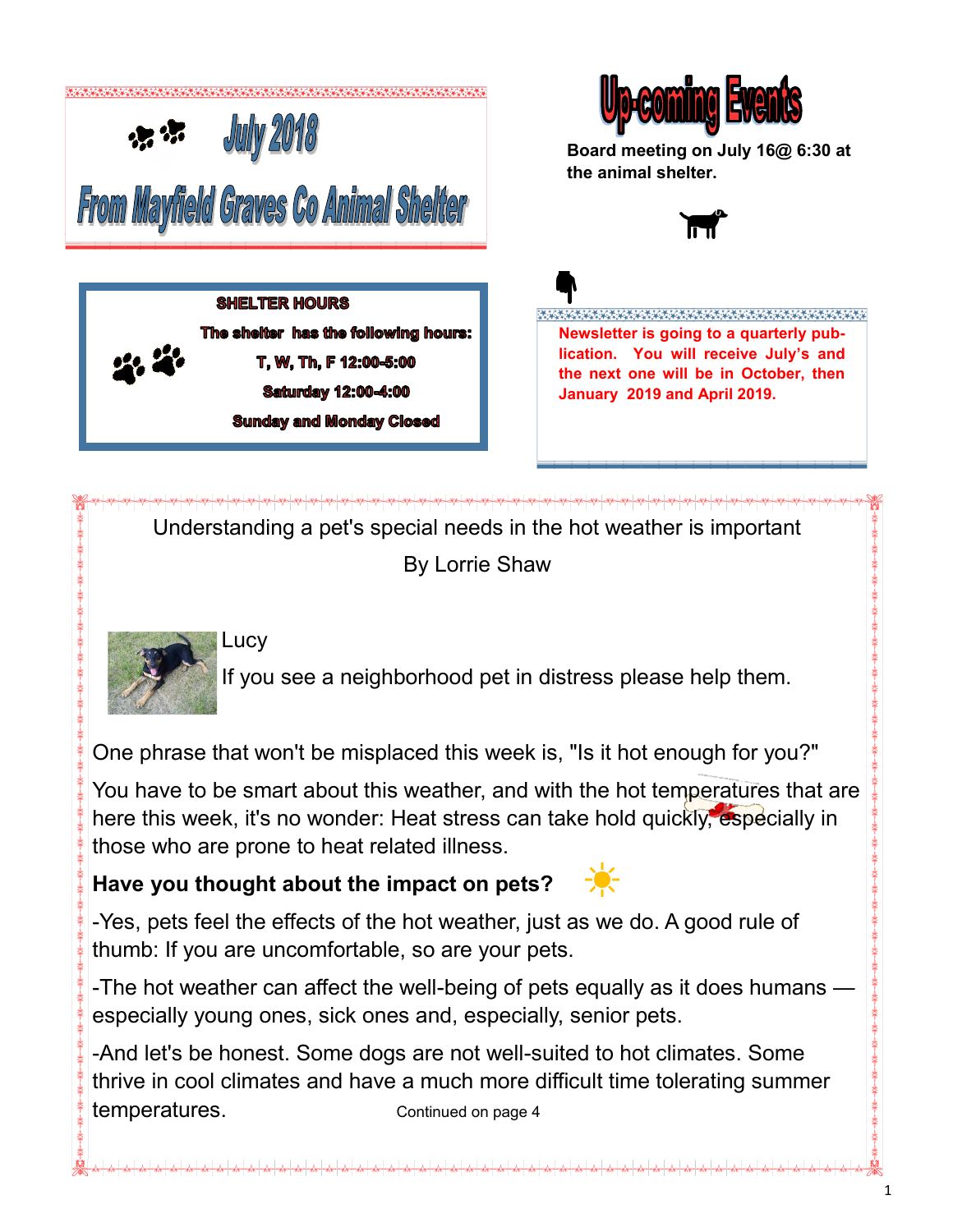

- **Breed:** Boxer / Mix
- **Age:** 4y 7m **Gender:** Female
- **Color:** Black / Brown
- **Spayed/Neutered:** No

 **Size:** Large









**Breed:** Domestic Shorthair / Mix Age: 1y 2m Gender: Female Color: Yellow stripe Spayed/Neutered: No Size: Small



### **INTAKES AND OUTCOMES FOR May 2018 and June 2018**

| <b>Animal Intakes</b>  |                 |                        |       |                           |   |       |  |
|------------------------|-----------------|------------------------|-------|---------------------------|---|-------|--|
|                        | Owner Surrender | ACO Seizure            | Stray | Returned to Shelter Other |   | Total |  |
| May                    | 78              | 45                     | 58    | 3                         | 1 | 185   |  |
| June                   | 161             | 33                     | 75    | 0                         | 0 | 269   |  |
| <b>Animal Outcomes</b> |                 |                        |       |                           |   |       |  |
|                        | Adoption        | <b>Return to Owner</b> |       | <b>Animals to Rescues</b> |   |       |  |
| May                    | 13              | 18                     |       | 72                        |   |       |  |
| June                   | 34              | 10                     |       | 86                        |   |       |  |
|                        |                 |                        |       |                           |   |       |  |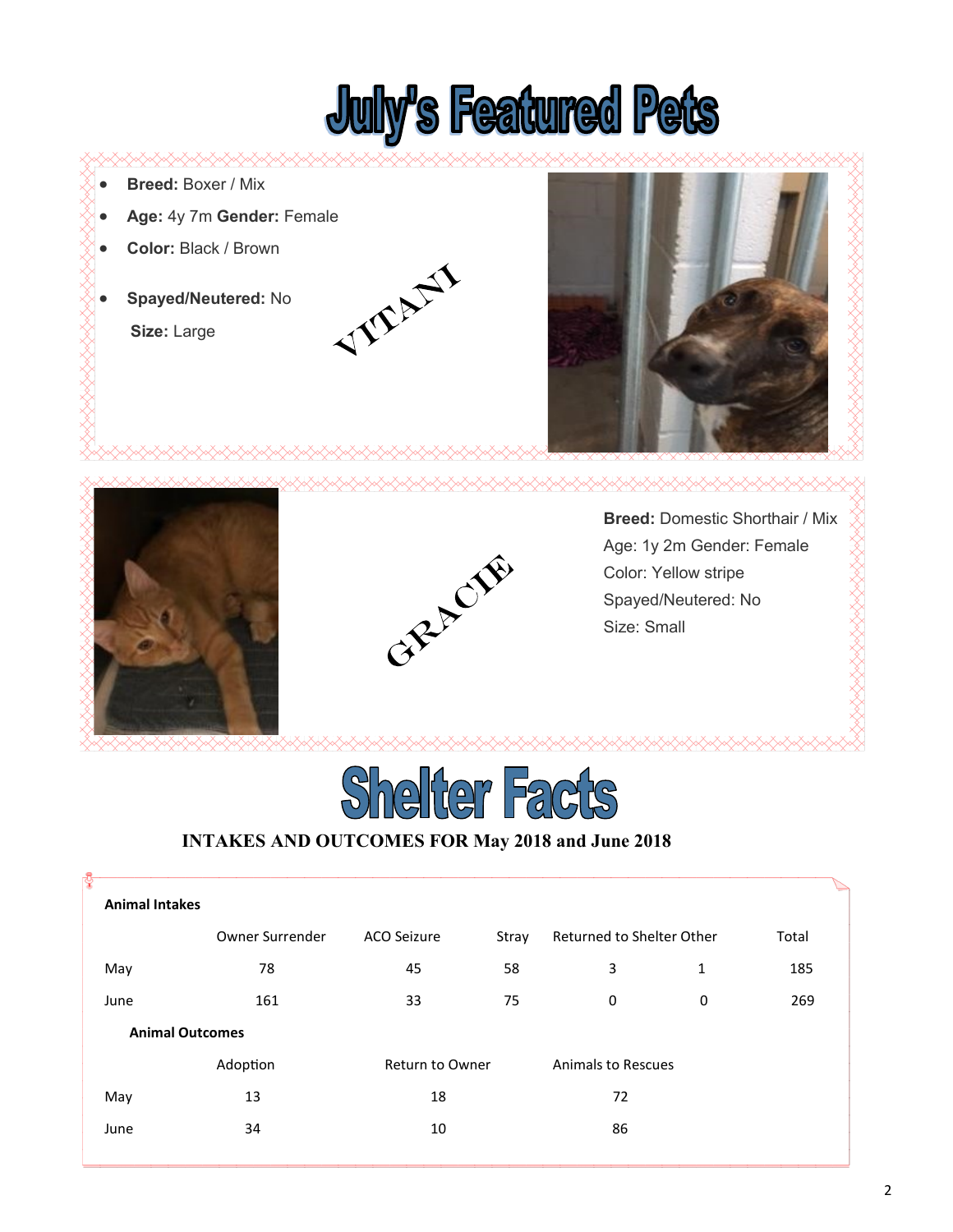# Shelter Facts continued

| June's intake break-down by jurisdiction and species: |                            |     | <u>on 20</u> |
|-------------------------------------------------------|----------------------------|-----|--------------|
|                                                       | City animal intake         | 118 |              |
|                                                       | County animal intake       | 151 |              |
|                                                       | Cats and cats with litters | 177 |              |
|                                                       | Dogs and dogs with litters | 92  |              |

**Information is Based on January 1, 2018 to June 30, 2018**

**Since January 1 2018** the shelter has received **928** animals.

**346** city animals and **582** county animals have been received.

In 2017(June) the shelter received **217** animals.

So far **in 2018 449** dogs have gone to various rescues.



You can get your dog or cat microchipped at the shelter for a very reasonable cost.

Give us a call.

*Please don't breed or buy while shelter dogs die.* 

**PLEASE be a responsible pet owner and SPAY/ NEUTER your pet.**

Issue 80

**For We need help.** We need a couple of volunteers to take pictures of all our dogs and cats so we can get them on Petango and Petfinder. To say we are busy is an understatement. Once we get the initial pictures taken it will be a matter of coming to the shelter maybe 1 time a week to do pictures of animals that have come in since the previous week. Pictures do not have to be professional quality. We need to get our animals on these 2 sites, in the newsletter and on the webpage so the public can see them. I say 2 volunteers so 1 can take the picture and 1 can help "pose" the animal. If anyone is willing to do this to help the shelter please call 270-251-0130. *PLEASE !!!!* ₩